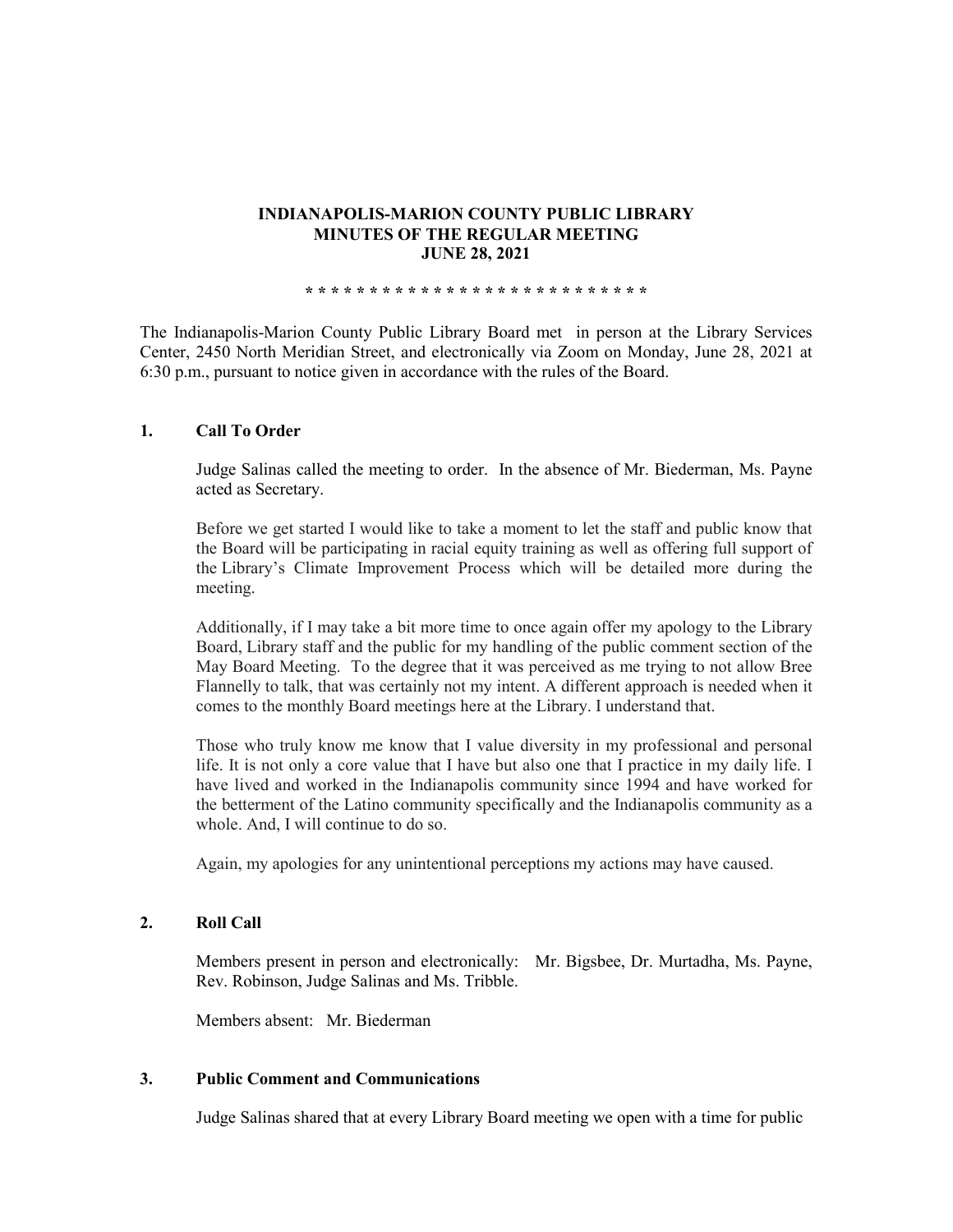comment. We welcome feedback from the public about our Indianapolis Libraries, and this is a time when the public may address the Library Board. If there are several of you representing the same group, please select a spokesperson. Please do not repeat the same comments someone else has offered. Please note also that this public comment time is not the appropriate forum for commenting on matters related to alleged employee misconduct. Any such matters should be brought promptly to the attention of the Library CEO or the Human Resources Department where matters can be properly addressed in compliance with established Library policies and procedures. **A FIVE-MINUTE LIMIT WILL BE ALLOWED FOR EACH SPEAKER. EACH SPEAKER SHOULD GIVE THEIR NAME AND THEIR ADDRESS.** 

At this time, Renita Maul, addressed the Board. She shared that she was a judicial officer who has worked with Judge Salinas for more than 20 years. She commented that the workplace in which she and Judge work supports individuals recovering from drug use and domestic violence and that Judge Salinas was always fair and helped to create a positive, family-like environment.

Amy MacNeil, on behalf of the Glendale Branch's Resource Group, shared a letter with the Board as follows:

*I am here to represent a new group at the Glendale Branch Library. We recently began*  meeting to recognize our white privilege, our implicit biases, and how we can better *listen to and raise BIPOC voices. Our plan is to meet regularly and learn and take action when needed to support our colleagues.* 

*The first thing I would like to say is thank you to the people who have been brave enough to publicly speak out and share their experiences with the Indianapolis Public Library including Michael Torres and Stephen Lane. Also, thank you to Dr. Murtadha and Ms. Payne for taking quick action based upon what we've recently heard. Thank you also to Dr. Jett and Bree Flannelly who brought these issues to light. I also want to acknowledge those unnamed people who are also speaking out behind the scenes, working within the library system to affect change.*

*We stand to acknowledge our colleagues who continue to endure discrimination on the basis of race, gender identity and sexual orientation among others. They have not been heard and are scared to speak out. We hear them and want to be sure that they are heard by the Library Board.*

*The Library needs a better reporting system so that marginalized employees and those who stand with them can make their concerns known. If there were more People of Color receiving these reports, there would be greater trust in the system and the issues could more effectively be resolved. In addition, this would also make the complainant more comfortable and more willing to share.*

*The Indianapolis Public Library personnel system needs a guarantee that there will not be any retaliation for speaking out. This includes not just protection from being fired, demoted, or transferred, but also protections from being discredited or facing a work environment that is so hostile that the employee wants to resign.*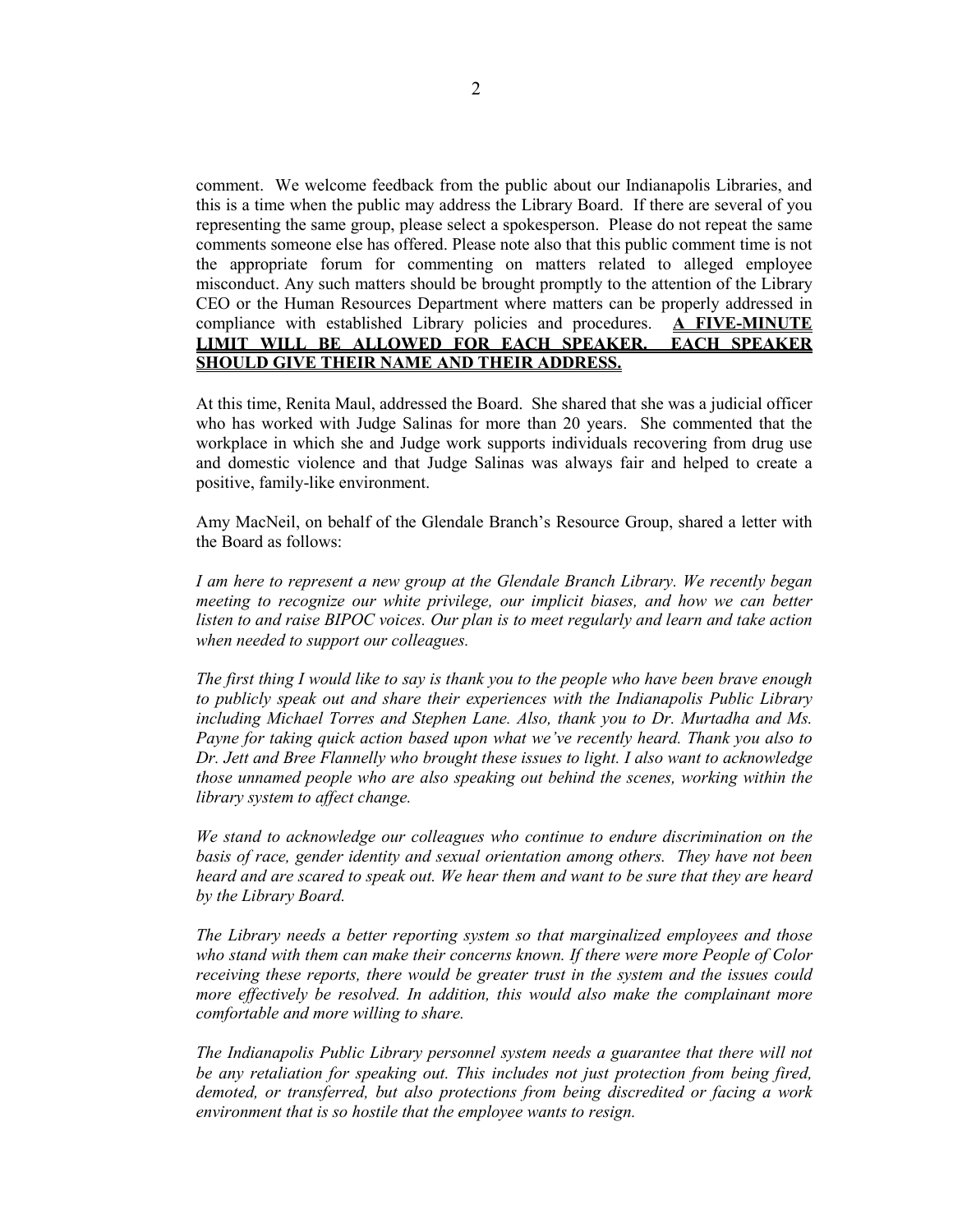*We need transparency in investigations and what specific discrimination people are experiencing so we can be part of the solution. We understand there is a level of confidentiality needed, but it is possible for information to be shared so we know what steps are being taken to address these discriminatory problems.*

*Those who speak at the Library Board meetings are required to give their full name and address. This is a problem. People who wish to speak publicly about discrimination they have experienced at the Indianapolis Public Library are forced to put themselves at risk of receiving threats from others who now know their name and where they live.* 

*The library work environment is increasingly stressful for all of us. Although many of us are not personally facing discrimination, we all feel the heaviness of our colleagues' pain on our shoulders. We cannot imagine what they are experiencing. We are listening. We hear them. We want to do better. We can do better. We want change, policy change. We want them to feel safe and welcomed and valued. They deserve not to have to wait any longer for that which we all deserve.*

#### *Thank you.*

Mollie Beaumont, Chair of the Library's LGBTQ+ Committee, came before the Board. She provided the members with a presentation which addressed several points of concern that the Committee wanted to share with the Board. Ms. Beaumont then discussed the presentation in further detail. She discussed policies the Library has in place regarding our collection, pointing out recalled books and unfit materials. She said terms like free speech, devil's advocacy, and multiple perspectives can be used to grant acceptance of racism, homophobia, transphobia, sexism and other harmful practices.

Leon Bates, a resident of Indianapolis, spoke to the Board. He mentioned that he is a longtime patron of the Library and that he has spoken with Library employees who have expressed their stress and frustration. He asked that the Board take the upcoming diversity training seriously and he hopes that those in power make certain that those below them take these issues seriously.

Patron Jim Mulholland advised that years ago the Library Board had worked to protect smaller branches that people of color utilized. Today, most of those branches are still open due to the Board's responsiveness when those issues came up. Mr. Mulholland noted that he wants to express his support of all the staff of color at the Library and encouraged the Board to take all concerns expressly seriously. He mentioned that to be anti-racist you must be proactive.

At this time, former Library employee, Margarette Webb, addressed the Board. She began by thanking former staff member, Bree Flannelly and former Board member, Dr. Terri Jett, for previously speaking up about issues at the Library. She shared her experiences while working at IndyPL. Ms. Webb advised that the branch where she worked, namely, Martindale-Brightwood, had been understaffed and staff was overworked. It should be recognized that communities with smaller branches such as East Washington, have great needs. She commented that she had reported her negative experiences to the Library's Human Resources Department but did not receive any resolution. She feels IndyPL should hold employees accountable for the things they say.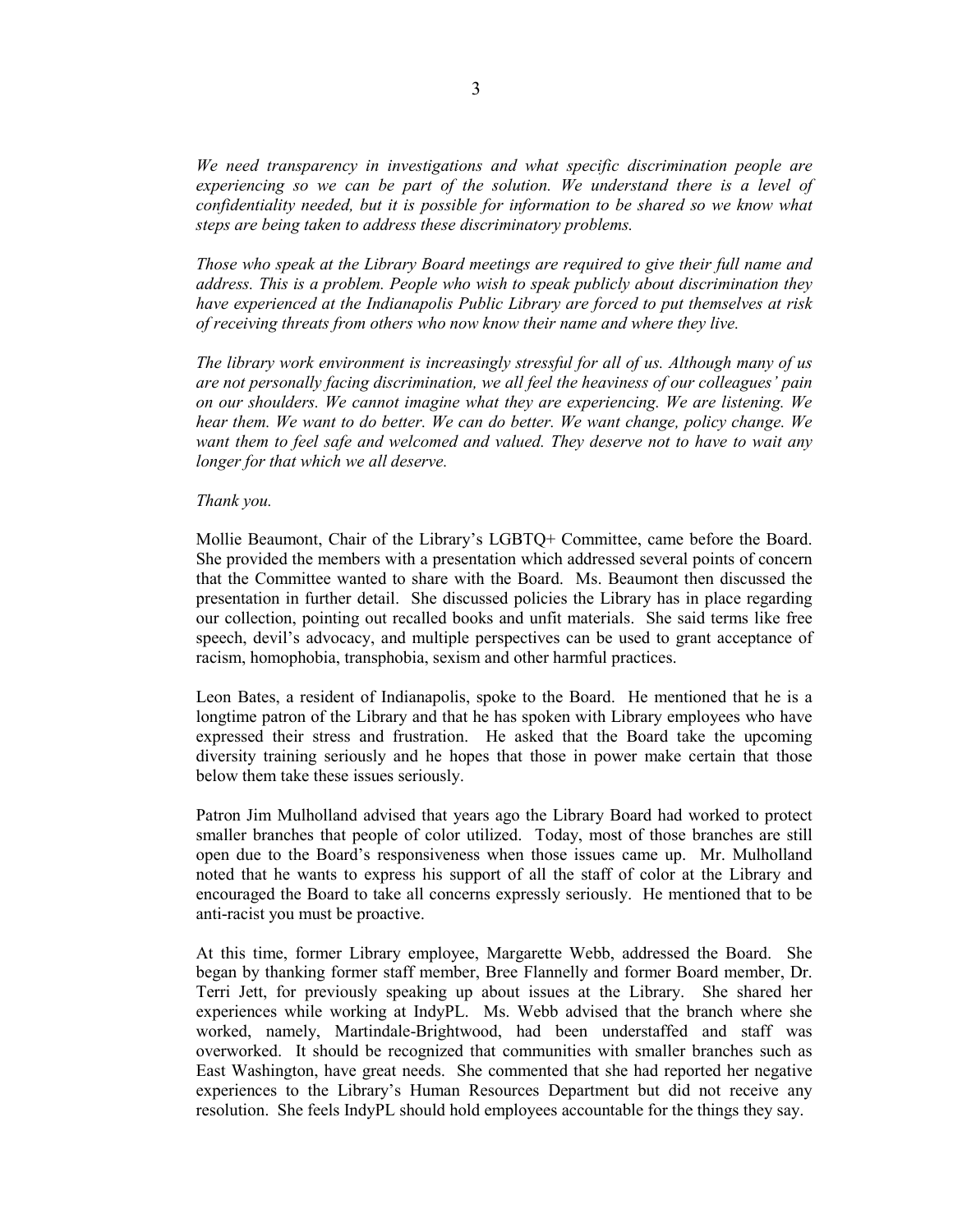Dr. Murtadha thanked each speaker for coming to the meeting tonight. She advised that the Board will take the time to recognize that policies and procedures are taken seriously. They will recognize the pain they're hearing. The Board has work to do.

Ms. Payne and Judge Salinas both echoed Dr. Murtadha's comments.

Judge Salinas then announced that there were no comments received from patrons via the Library's website to be read at tonight's meeting.

*It was noted that Mr. Biederman joined the meeting at this time.* 

#### **4. Approval Of Minutes: Executive Session, Regular and Special Meetings**

#### a. **Regular Meeting, May 24, 2021**

The minutes from the Regular Meeting held May 24, 2021 had been distributed to the Board.

The minutes were approved on the motion of Mr. Bigsbee, seconded by Dr. Murtadha, and the following roll call vote:

Mr. Biederman – Aye Rev. Robinson – Aye  $Dr.$  Murtadha – Aye Ms. Tribble – Aye Ms. Payne – Aye

Mr. Bigsbee – Aye Judge Salinas – Aye

#### b. **Executive Session, June 14, 2021**

The minutes from the Regular Meeting held June 14, 2021 had been distributed to the Board.

The minutes were approved on the motion of Dr. Murtadha, seconded by Ms. Payne, and the following roll call vote:

| Mr. Biederman – Aye | $Rev. Robinson - Aye$ |
|---------------------|-----------------------|
| Mr. Bigsbee – Aye   | Judge Salinas $-$ Aye |
| Dr. Murtadha – Aye  | $Ms.$ Tribble $-$ Aye |
| Ms. Payne – Aye     |                       |

#### **COMMITTEE REPORTS**

- **5. Finance Committee (Patricia A. Payne, Chair; Raymond Biederman, Hope C. Tribble)**
	- a. **Report of the Treasurer – May 2021**

Ije Dike-Young, Chief Financial Officer, reviewed the Report of the Treasurer that had been distributed to the Board.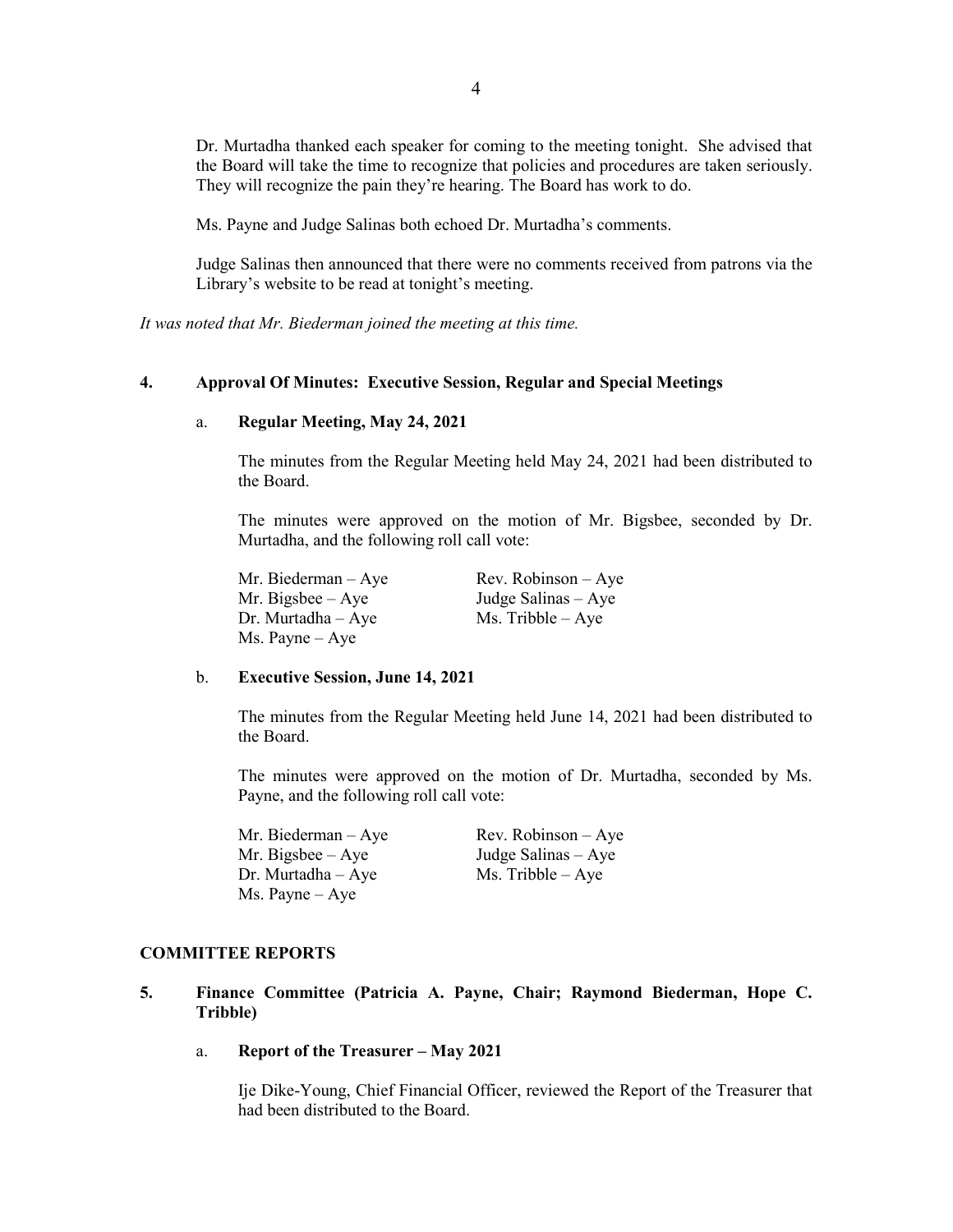She noted that both expenditures and revenue totals were as expected. As of May 31, 2021, our revenue is \$6,088,305 and our total expenditures are \$17,048,121.

Ms. Payne made the motion, which was seconded by Ms. Tribble, that the Report of the Treasurer be filed for audit.

The Report of the Treasurer was approved for filing for audit on the following roll call vote:

| Mr. Biederman $-$ Aye    | Rev. Robinson $-$ Aye |
|--------------------------|-----------------------|
| Mr. Bigsbee $-$ Aye      | Judge Salinas $-$ Aye |
| $Dr.$ Murtadha $-Aye$    | $Ms.$ Tribble $-$ Aye |
| $Ms. \text{Payne} - Aye$ |                       |

b. **Resolution 23 – 2021** (Transfers Between Classifications and Accounts)

Ms. Dike-Young explained that the transfers outlined in the resolution were due to changes in purchasing, repairing and moving a public art installation to Central Library and increasing the amount due for the Communications Department to purchase supplies to facilitate hybrid Board meetings. She advised that we will transfer \$33,000 from Other Services and Charges to Supplies and Capital Outlay.

After full discussion and careful consideration of Resolution 23 – 2021, the resolution was adopted on the motion of Ms. Payne, seconded by Dr. Murtadha, to approve Resolution 23 – 2021, the Transfers Between Classifications and Accounts.

Resolution 23 – 2021 was approved on the following roll call vote:

| Mr. Biederman $-$ Aye  | Rev. Robinson $-$ Aye |
|------------------------|-----------------------|
| Mr. Bigsbee $-$ Aye    | Judge Salinas $-$ Aye |
| $Dr.$ Murtadha $-$ Aye | $Ms.$ Tribble $-$ Aye |
| Ms. Payne – Aye        |                       |

The resolution is appended to, and made a part of, these minutes.

# **6. Diversity, Policy and Human Resources Committee (Curtis W. Bigsbee, Chair; Patricia A. Payne, Hope C. Tribble)**

a. **Update on the Library Board's Launch of a Climate Improvement Process** as proposed by Dr. Murtadha.

Mr. Bigsbee, as Chair of the Committee, invited Dr. Murtadha to discuss her proposal to conduct a Climate Study at the Library.

She commented that we need to look at past, existing, and emerging challenges to inclusion, diversity, and racial and social justice while focusing on staff morale, power, and communication. She noted that we need to be responsive and open to ideas to ensure that both IndyPL workers and external team members collaborate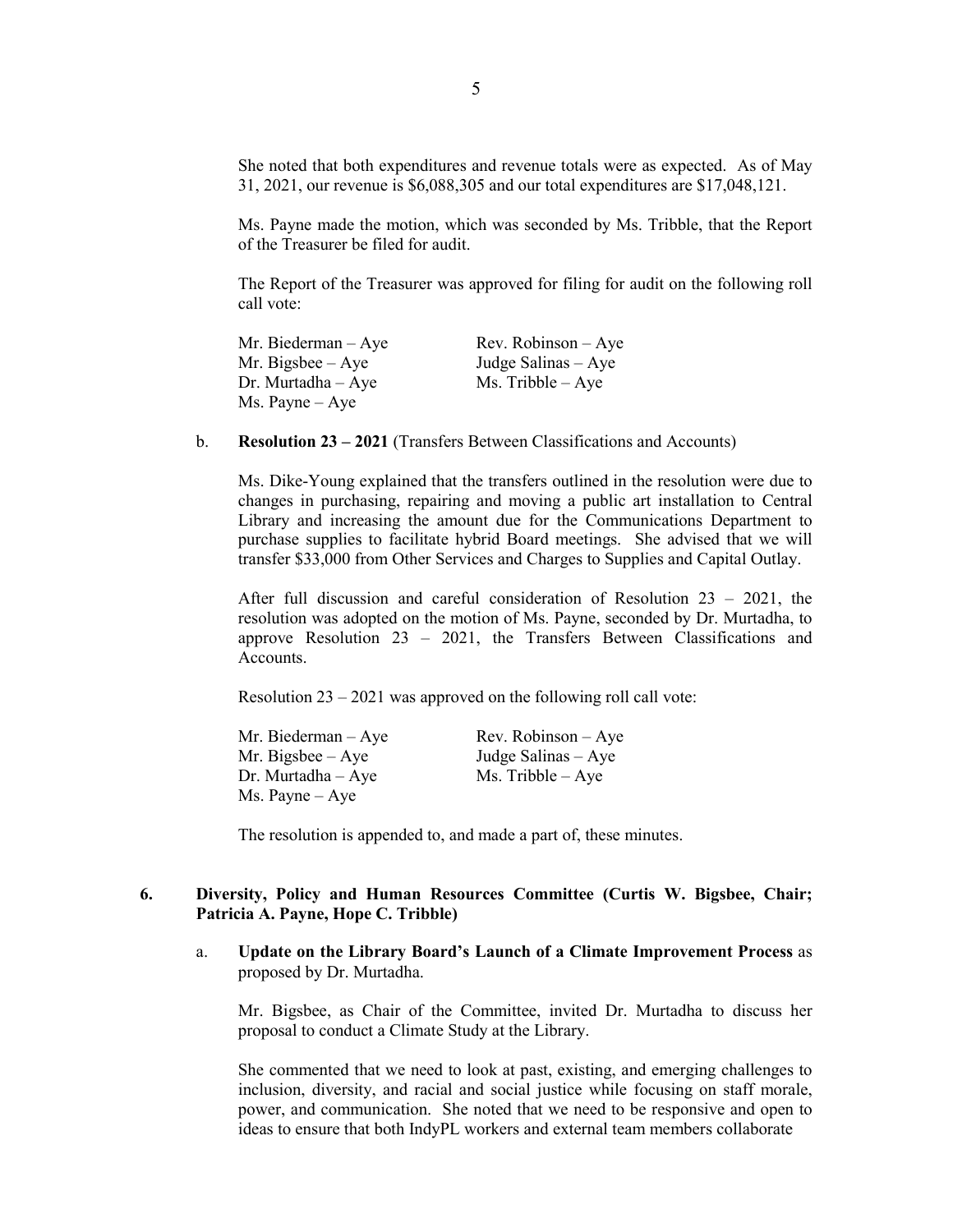on this process. Dr. Murtadha said we will develop ways to collect confidential data. They plan to begin this process within the new next two weeks.

# **7. Facilities Committee (Dr. Khaula Murtadha, Chair; Curtis Bigsbee, Rev. T. D. Robinson)**

Dr. Murtadha respectfully requested that she no longer chair the Facilities Committee. She mentioned that she needs to focus on the Climate Study for the Library that will be conducted over the next several months.

Judge Salinas will determine who will serve at the new Chair of the Committee.

a. **Resolution 24 – 2021** (Approval to Establish a Conditional Guaranteed Maximum Price with Powers & Sons Serving as the Construction Manager as Constructor for the Glendale Branch Replacement Project)

Sharon Smith, Facilities Director, discussed the resolution that had been presented to the Board. She noted that the Conditional Guaranteed Maximum Price Proposal is for the Structural Steel subcontract required for the project. Indiana Steel Fabricating will be a Tier 2 contractor while Powers  $\&$  Sons is the Tier 1 contractor for the project. The amount identified for this work is \$752,000. It is anticipated that the project will be completed by the Fall of 2022.

After full discussion and careful consideration of Resolution 24 – 2021, the resolution was adopted on the motion of Dr. Murtadha, and seconded by Mr. Bigsbee, to approve Resolution  $24 - 2021$ , the Approval to Establish a Conditional Guaranteed Maximum Price with Powers & Sons Serving as a Construction Manager as Constructor for the Glendale Branch Replacement Project.

Resolution 24 – 2021 was approved on the following roll call vote:

| Mr. Biederman – Aye | $Rev. Robinson - Aye$ |
|---------------------|-----------------------|
| Mr. Bigsbee – Aye   | Judge Salinas $-$ Aye |
| Dr. Murtadha – Aye  | $Ms.$ Tribble $-$ Aye |
| Ms. Payne – Aye     |                       |

The resolution is appended to, and made a part of, these minutes.

At this time, Ms. Payne acknowledged Brandon Cosby, who was in the audience. She mentioned that Mr. Cosby had been at Flanner House when she joined the Library Board approximately six years ago.

# **8. Library Foundation Update**

Rev. Robinson reviewed the information contained in the May 2021 Update.

# **News**

.

Many thanks to all who made possible the CBLC Book Fest  $\&$  Juneteenth Celebration program held on June 18, 2021. We were also proud to see our colleague Nichelle Hayes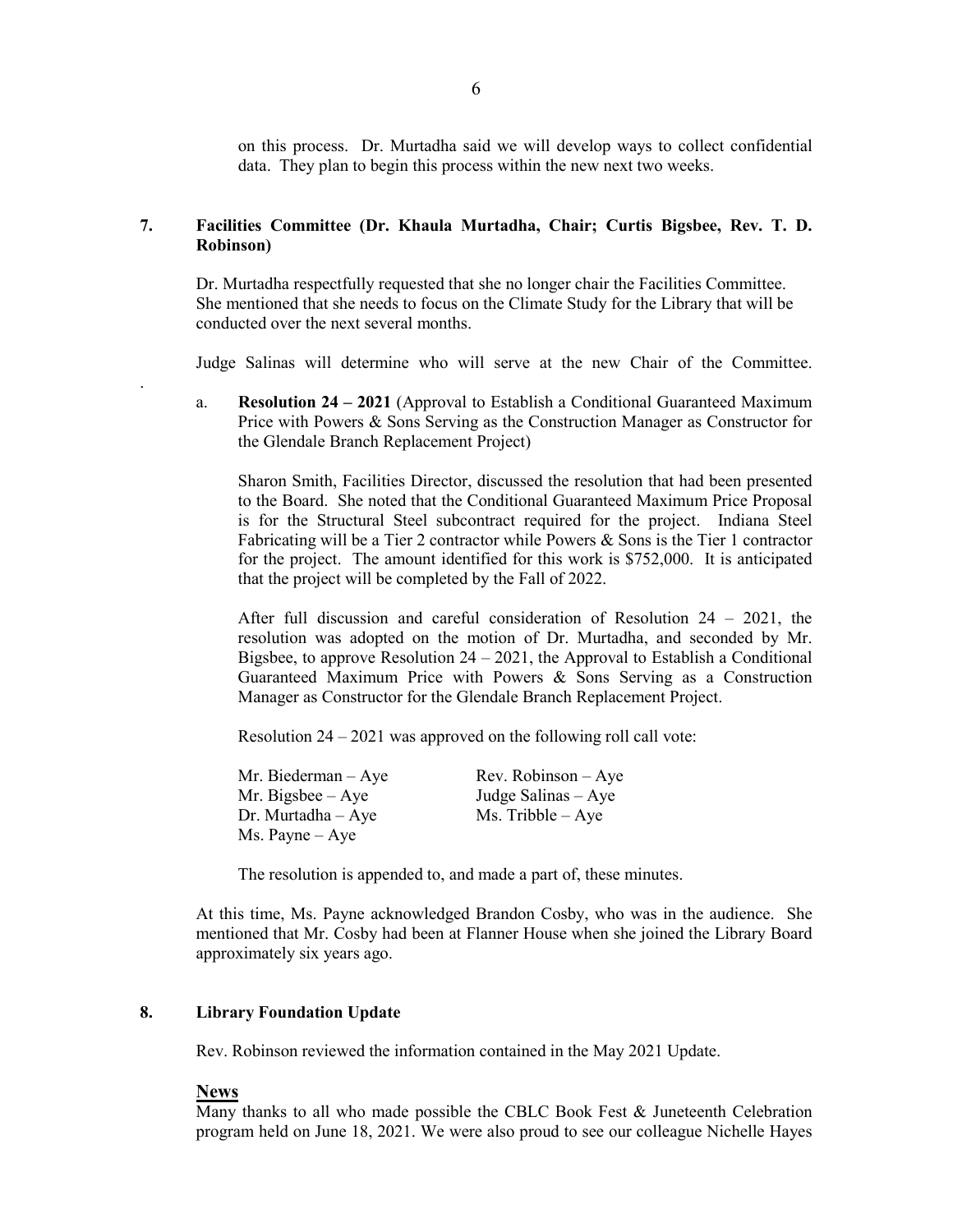recognized as a Library Journal "Mover and Shaker."

To celebrate the grand opening of the West Perry Branch, ceramic book tiles will be offered at that location for reduced prices, starting at \$50.00, through September 17, 2021. This is a great opportunity to permanently commemorate your support or honor a friend of loved one. To order your ceramic book tile, please complete the necessary form and return to the Foundation.

Congratulations to everyone who is part of the 2021 Summer Reading Program and workshops! You are inspiring children, teens and adults to expand their horizons through reading and dynamic lifelong learning experiences. We would like to thank our major sponsors, namely:

The Indianapolis Foundation Library Fund Indianapolis Indians Tracy L. Haddad Foundation, a fund of Central Indiana Community Foundation Nina Mason Pulliam Charitable Trust Mary Frances Rubly & Jerry Hummer BKD CPAs & Advisors Citizens Energy Group CollegeChoice CD 529 Savings Plan Indiana Pacers Indianapolis Colts Indy Eleven Louise Lage Kirtland and Hugh C. Kirtland Endowment Fund, a fund of the Indianapolis Foundation Lilly Endowment Inc. Meijer Office of Lawrence Township Trustee Steve Talley OneAmerica G. Marlyne Sexton The Swisher Foundation, Inc., in memory of Glenn M. Swisher

#### **Donors**

The Foundation thanks 76 donors who made gifts last month. The following are our top corporate and foundation contributors:

CD-COM Systems Midwest, Inc. College Savings Bank First Merchants Bank Indianapolis Indians Lewis Wagner, LLP Meijer Schmidt Associations Teachers Credit Union

#### **Program Support**

This month, the Library Foundation is proud to provide more than \$350,000 for Library programs and initiatives. Examples of major initiatives supported include:

1,000 Books Before Kindergarten Center for Black Literature & Culture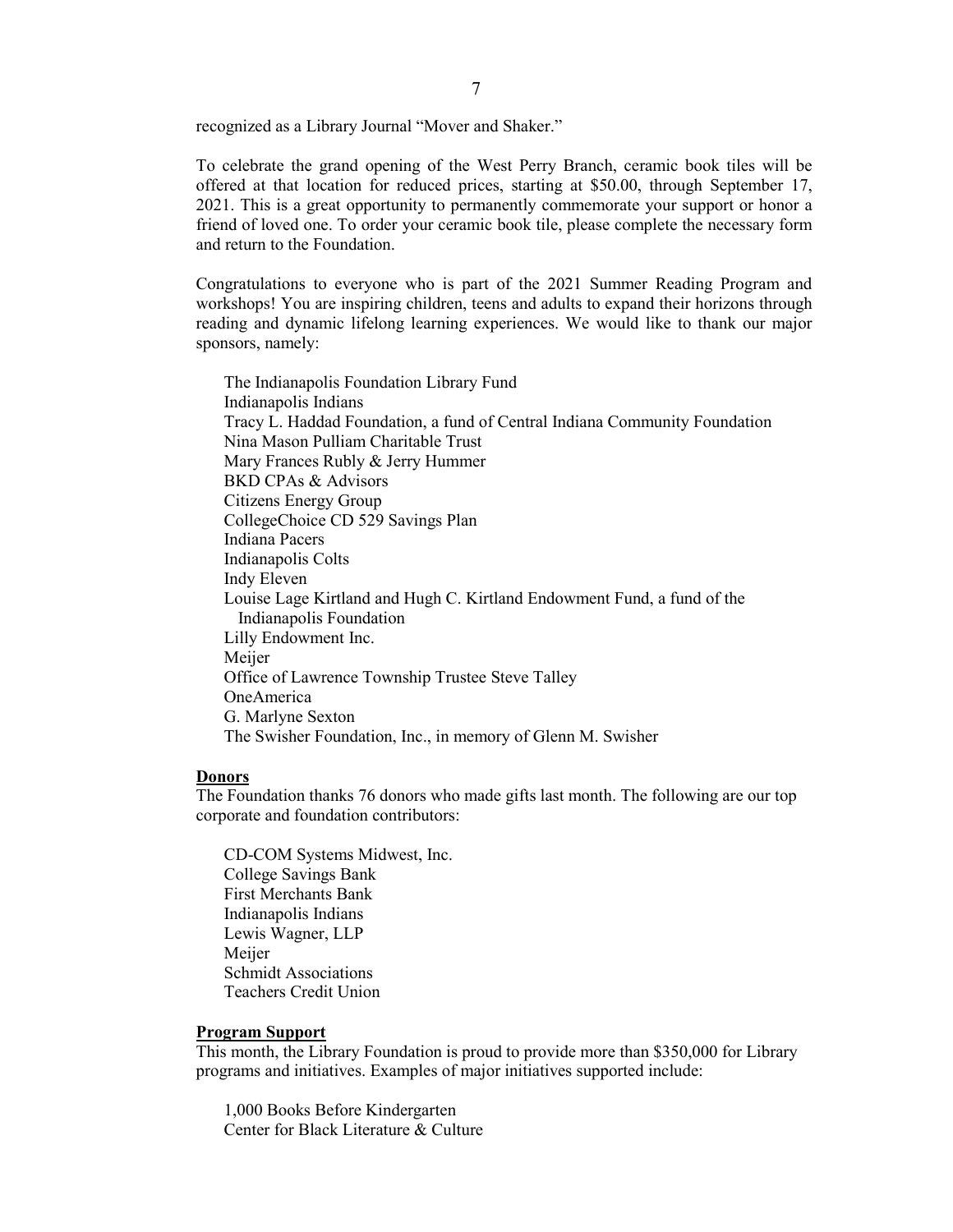IPS and Charter Schools Library Card Program On the Road to Reading McFadden Lecture The Teen Zone

### **9. Report of the Chief Executive Officer**

#### a. **Confirming Resolutions:**

#### 1) **Resolution Regarding Finances, Personnel and Travel (25 – 2021)**

Jackie Nytes, Chief Executive Officer, explained that, among other things, such as the new hires and transfers for the new West Perry Branch, there are several job title changes on this month's resolution.

She pointed out that the job title of "Activity Guide" at Central will change to "Youth Multimedia Learning Specialist." Employees with the title of "Public Services Associate II" in the Outreach Department, will now be known as "Program Associate – Outreach." The "Building Ambassador" title will change to "Library Security Assistant." The title of "Computer Lab Assistant – Central" will become "Technology Learning Specialist – Public Services."

Ms. Payne noted that she was still concerned about the training being received by the G4S security staff that work at several library locations.

Ms. Nytes advised that we are phasing out the contracted security personnel and replacing them with IndyPL staff.

Ms. Payne asked to see the training information that G4S staff is currently receiving.

Mr. Bigsbee mentioned that executives from G4S had recently attended a Facilities Committee meeting and discussed the training being provided to their employees. This information will be provided to Ms. Payne;

Ms. Tribble pointed out a couple of items in the resolution that needed correction.

Ms. Nytes asked the Board to approve the resolution reflecting the referenced revisions.

Ms. Tribble made the motion, which was seconded by Mr. Bigsbee, to approve Resolution 25 – 2021, the Resolution Regarding Finances, Personnel and Travel.

Resolution 25 – 2021 was approved on the following roll call vote: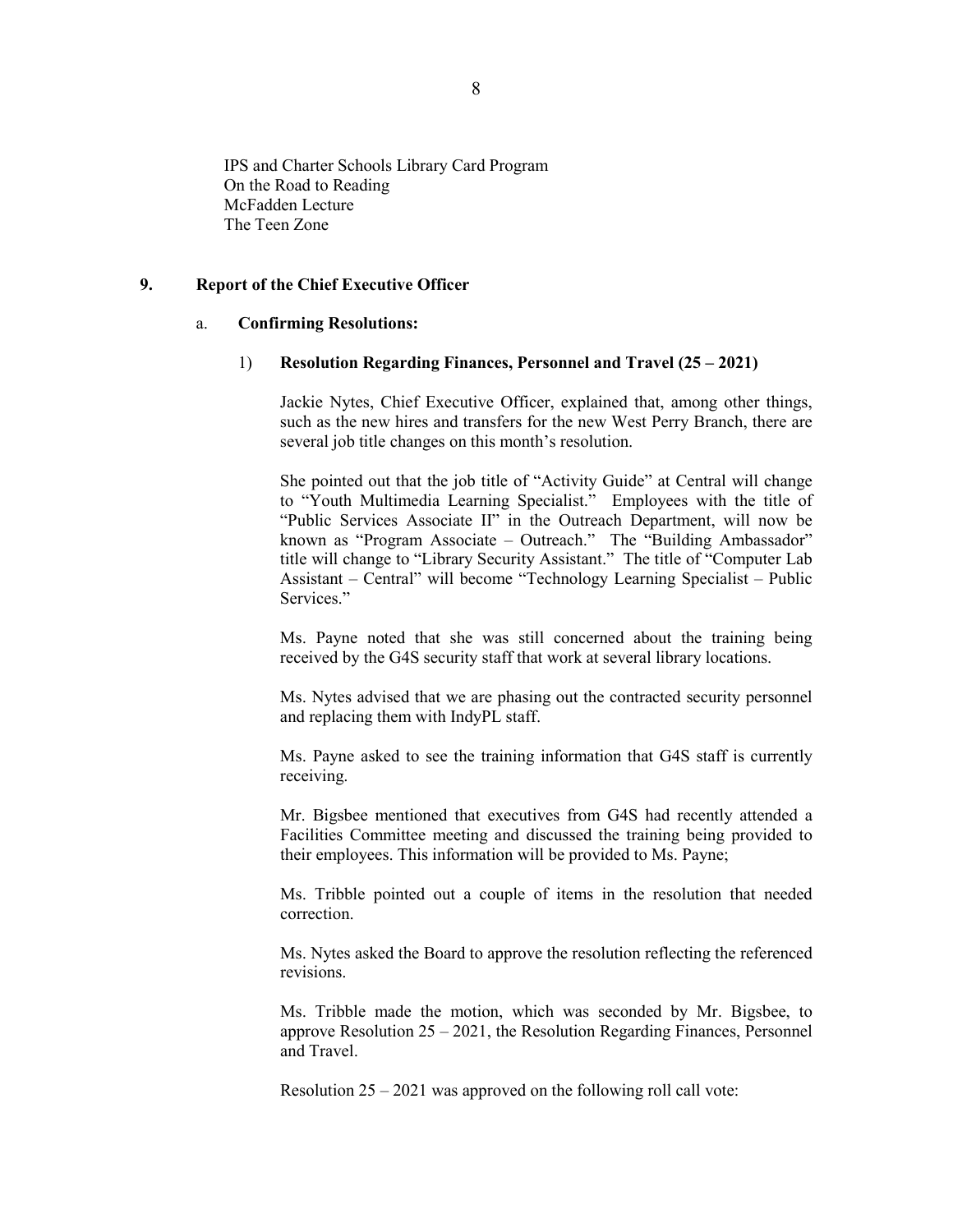Mr. Biederman – Aye Rev. Robinson – Aye Mr. Bigsbee – Aye Judge Salinas – Aye Dr. Murtadha – Aye  $Ms$ . Tribble – Aye Ms. Payne – Aye

The resolution is appended to, and made a part of, these minutes.

### **UNFINISHED BUSINESS**

**10.** None.

### **NEW BUSINESS**

**11.** None.

### **AGENDA BUILDING**

**12. Future Agenda Items –** This time was made available for discussion of items not on the Agenda which were of interest to Library Board members and the opportunity was given to suggest items that should be included on future Library Board Meeting Agendas.

Items suggested for upcoming Board Agendas are as follows:

**July 2021 -**

#### **INFORMATION**

### **13. Materials**

There were no materials available to distribute to the Board.

### **14. Board Meeting Schedule for 2021 (Notice and Place of Meeting) and Upcoming Events/Information**

- a. **Board Meetings for 2021***– Current calendar will be updated, as necessary, and additional information highlighted***.**
- b. **Library Programs/Free Upcoming Events** may be found at attend.indypl.org.

#### **15. Notice of Special Meetings**

None.